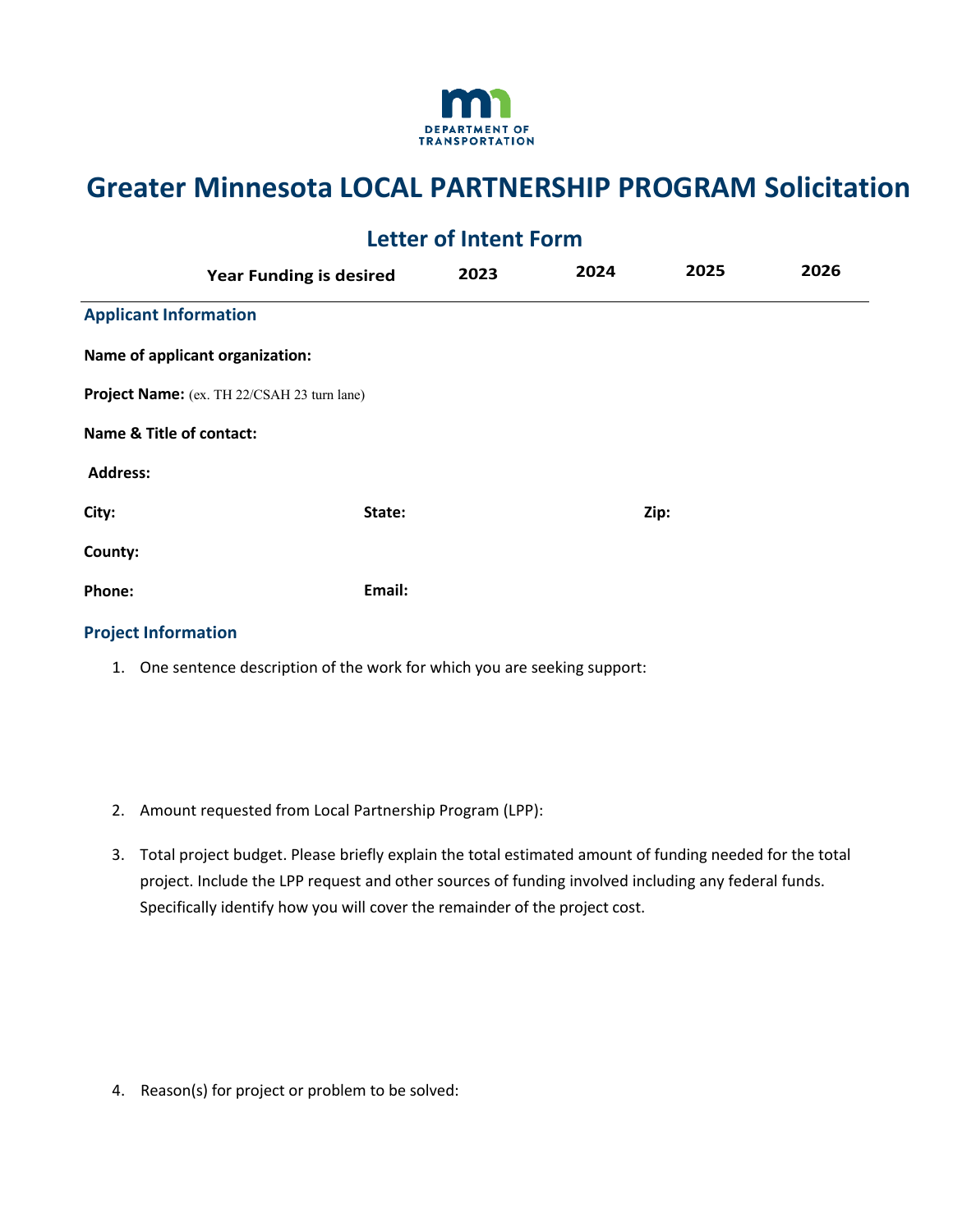5. Describe the benefits to the trunk highway and local transportation system.

 or advance other work etc. (100 words maximum) 6. Describe if there are other projects planned in the immediate area, whether there is an opportunity to leverage

7. List any adopted plans that your project has been identified in (e.g. statewide, regional or local).